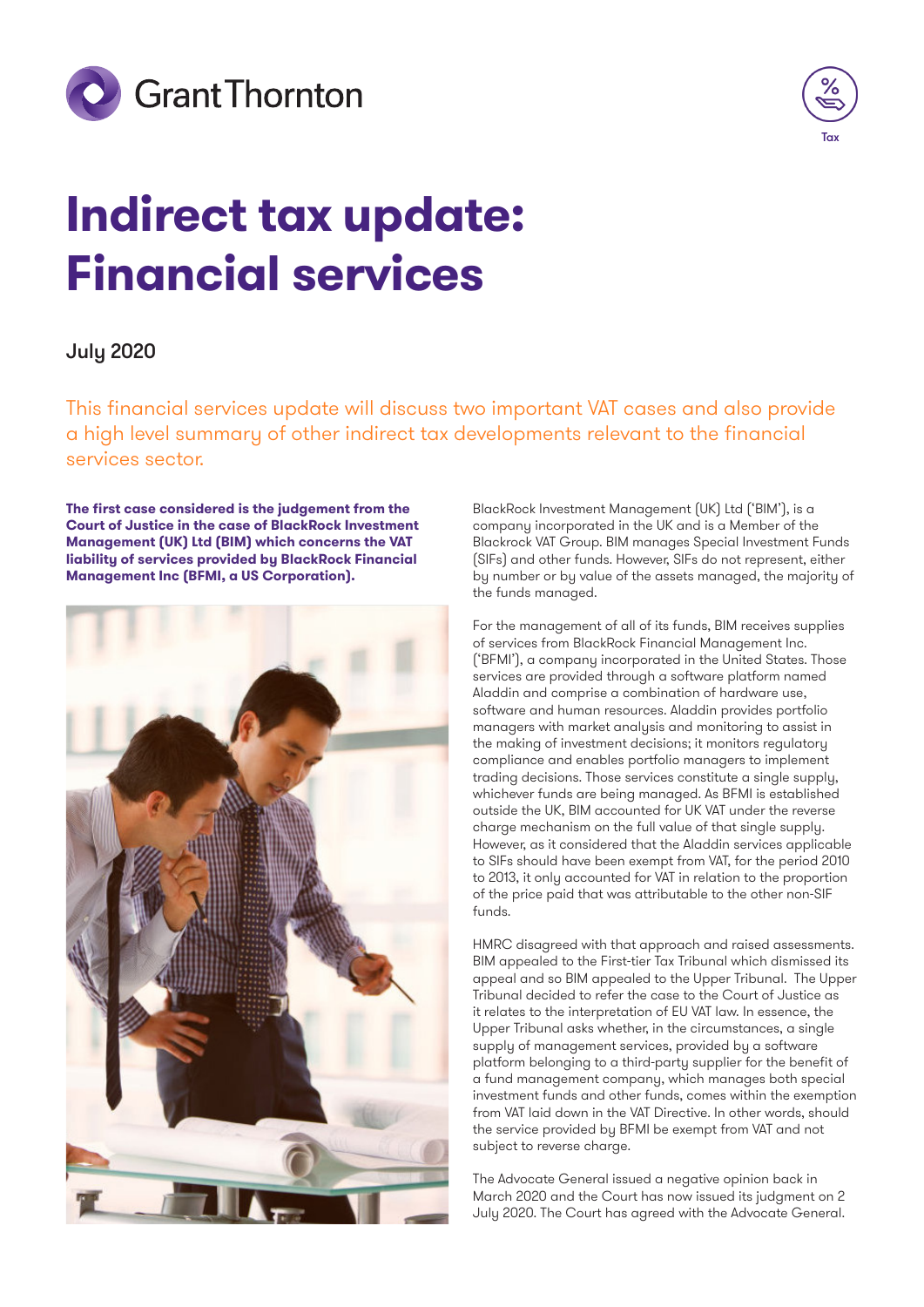On the basis that there is a single supply of management services provided by BFMI to BIM, the Court considers that a single rate should apply to the supply and that it is not permissible to apportion the single supply between an exempt element (here the supply of fund management services supplied to SIFs) and a taxable element (the supply of management services to non-SIFs). That would go against the grain of the Directive which stipulates that a single supply should attract a single rate. Accordingly, the Court has concluded that in circumstances such as those in this case, the tax treatment of the supply of services cannot be determined according to the nature of the majority of the funds managed by the company concerned (ie no apportionment based on value of funds managed).

Furthermore, in order to be classified as exempt transactions within the meaning of Article 135, the services provided by a third-party manager must, viewed broadly, form a distinct whole fulfilling in effect the specific, essential functions of the management of special investment funds. In this case, the parties were in agreement that the Aladdin service was designed for the purpose of managing investments of various kinds and that, in particular, it may be used in the same way for the management of SIFs as for the management of other funds. Therefore, that service cannot be regarded as specifically for the management of special investment funds and, as a result cannot therefore benefit from exemption from VAT.

In light of the above, the Court concludes that the answer to the question referred by the Upper Tribunal is that Article 135(1)(g) of Directive 2006/112 must be interpreted as meaning that a single supply of management services, provided by a software platform belonging to a third-party supplier for the benefit of a fund management company, which manages both SIFs and other non-SIF funds, does not fall within the exemption provided for in that provision.

One can understand the logic of BlackRock's case – had it bought in a separate supply of Aladdin services from BFMI specifically for the SIFs, it might have qualified as an exempt supply. However, as the Aladdin service is used to manage all types of funds it cannot apportion the consideration and ascribe a value to the SIF element based on the value of SIF funds under management. There is a single supply for a single consideration.

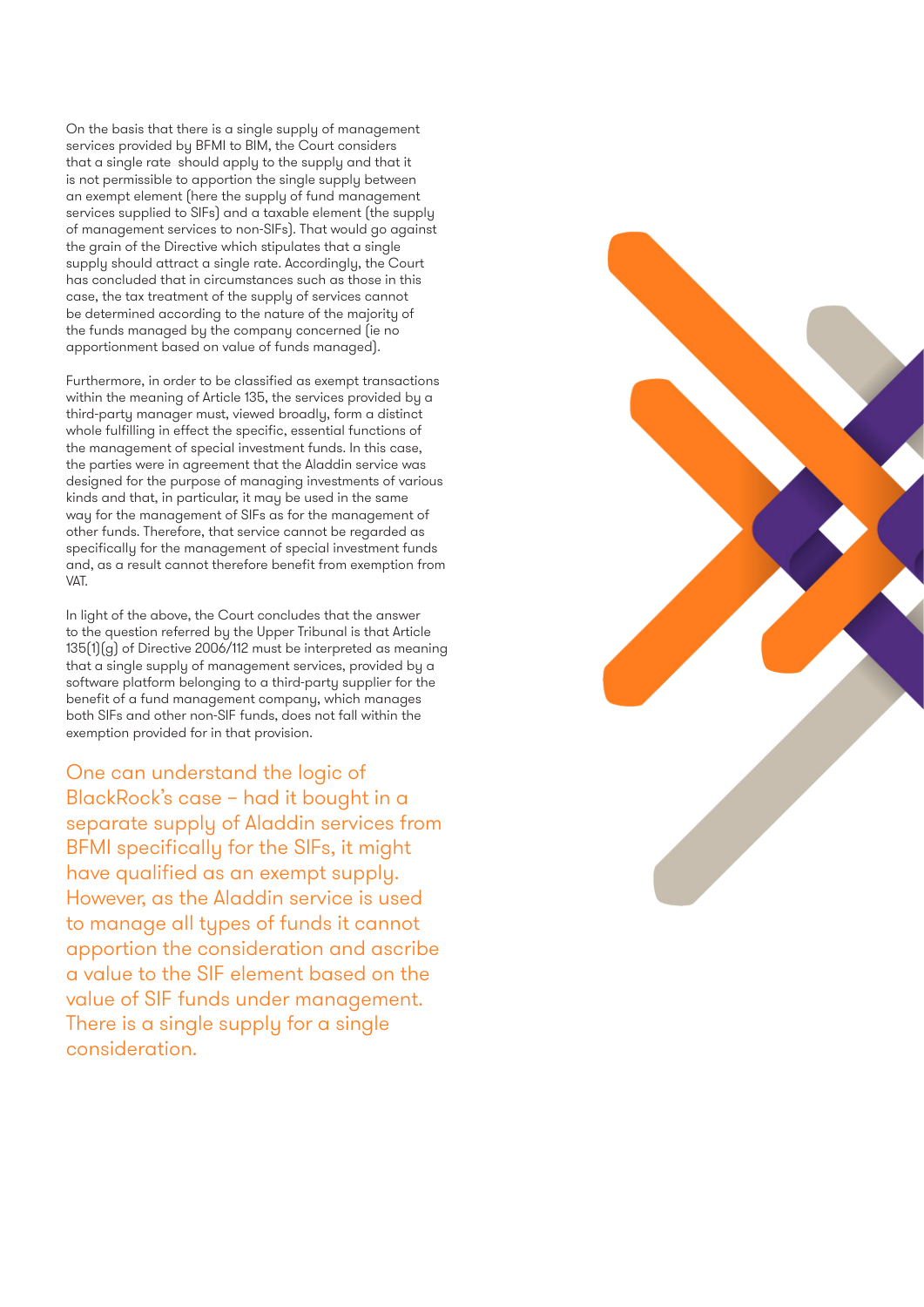### **The second case concerns an Advocate General's opinion in the case of Wellcome Trust Ltd (WTL). Again, this case concerns the VAT position in relation to investment management services acquired from abroad.**

In 1996, the Court of Justice confirmed in a judgment that WTL's activities (of buying and selling shares and other securities) was not a business activity. The Court concluded that the activities were more akin to those of a private investor rather than those of a trader.

Accordingly, since 1996 WTL's main investment management activity has been treated as outside the scope of VAT. However, WTL does have other business activities and is registered for VAT in relation to those activities.

To enable it to conduct its own (outside the scope of VAT) investment management services, WTL buys in investment management services from third party investment managers some of which are based outside the European Union. The question to resolve in this case was whether, when it procures those services, WTL acts as a taxable person.

If it does, then the provisions of Article 44 of the VAT Directive – which determine the place of supply of the bought in services as being the place where WTL is established would apply and render the services liable to UK VAT. In essence, WTL argued that in line with the 1996 judgment, it did not act as a taxable person and that, accordingly, Article 44 did not apply to the services it bought in. Unfortunately, the Advocate General disagrees.

Whilst the Court has clearly ruled (in 1996) that WTL is not a taxable person in relation to its own activities, for the purposes of Article 44, it does act as a taxable person when it procures the third party services. As a consequence the services are deemed to take place in the UK and are liable to VAT which WTL must account for in the UK under the reverse charge mechanism.

As WTL's outputs are outside the scope of VAT, it is unable to reclaim the VAT it is required to account for in this way. The full Court will deliver its judgment in due course (likely to be September/October 2020).

The Advocate General considers that the 1996 ruling of the Court (that WTL is not a taxable person in relation to its own investment management activities) cannot be 'read across' to the place of supply rule contained in Article 44. It is necessary to consider the context and objectives pursued by the place of supply and it is necessary to also consider the wording of Article 43(2) of the Directive. Article 43(2) specifically states that non-taxable legal persons identified for VAT (which WTL is) are to be regarded as taxable persons.

The Advocate General, in effect, sees WTL as a 'final consumer' of the services and, as VAT is a tax on consumption, the place of supply is the place where WTL is established and 'consumes' the services it procures. This means that WTL is required to account for UK VAT on the supplies it receives but is unable to reclaim that VAT as input tax.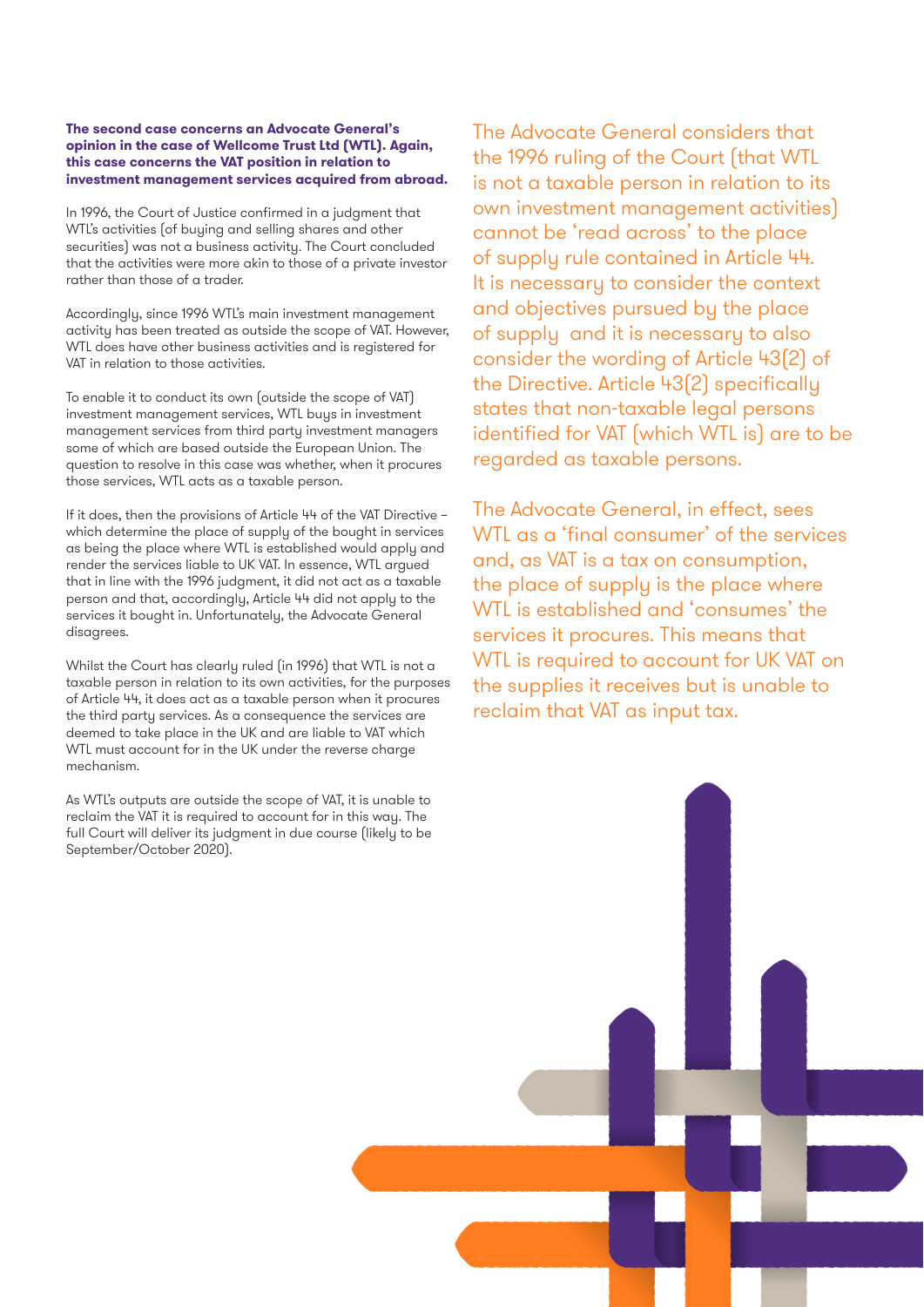# Further developments in Indirect Tax

## **Withdrawal of VAT exemption for management of Dutch CLO SPVs**

Dutch CLO SPVs no longer qualify for the fund management VAT exemption and this revised position applies retrospectively from April 2019.

It is possible CLO issuers and/or investors will challenge both the retrospective nature of the Dutch Tax Authorities' decision and their revocation of the VAT exempt position.

It is likely investors will want CLOs to consider migrating to another jurisdiction where the exemption still applies, such as Ireland.

## **Reverse Skandia case referred to CJEU**

In 2014 the CJEU held that services provided by a US company to its Swedish branch, which was a member of a Swedish VAT group, were liable to reverse charge VAT in Sweden on the basis the services should be regarded as being supplied to the VAT group rather than to the branch.

The so called "Reverse Skandia' principle has now been referred by the Swedish Supreme Administrative Court to the CJEU in the Danske Bank case.

The question referred to the CJEU seeks to clarify whether Danske Bank's head office and its Swedish branch are two separate taxable persons for VAT purposes due to the head office being a member of a Danish VAT group.

### **Cardpoint CJEU judgement: Assistance with the operation of ATMs is taxable**

The CJEU recently released its decision in this German referral. The CJEU followed the AG's opinion holding that Cardpoint did not make VAT exempt supplies under Article 13B(d)3 of the Sixth VAT Directive.

Banks who have outsourced the operation of their ATMs should consider the implications of this judgment.

## **Acquiring goods from UK post-Brexit: Do you have an EORI registration?**

Finance services businesses not involved in the movement of goods to or from the UK on a regular basis should be aware of the requirement to obtain an EORI (Economic Operators' Registration and Identification) number to facilitate any such movements once the Brexit transition period ends (currently due to end on 31 December 2020).

Having an EORI number is the minimum requirement for businesses to be able to move goods to, from or through the UK post-Brexit.

If a business does not have an EORI number, it will have a high risk of experiencing significant delays moving its goods to the UK from the EU and vice versa post-Brexit. Businesses should apply for an EORI number via the Revenue's Online System as soon as possible to mitigate such risk.